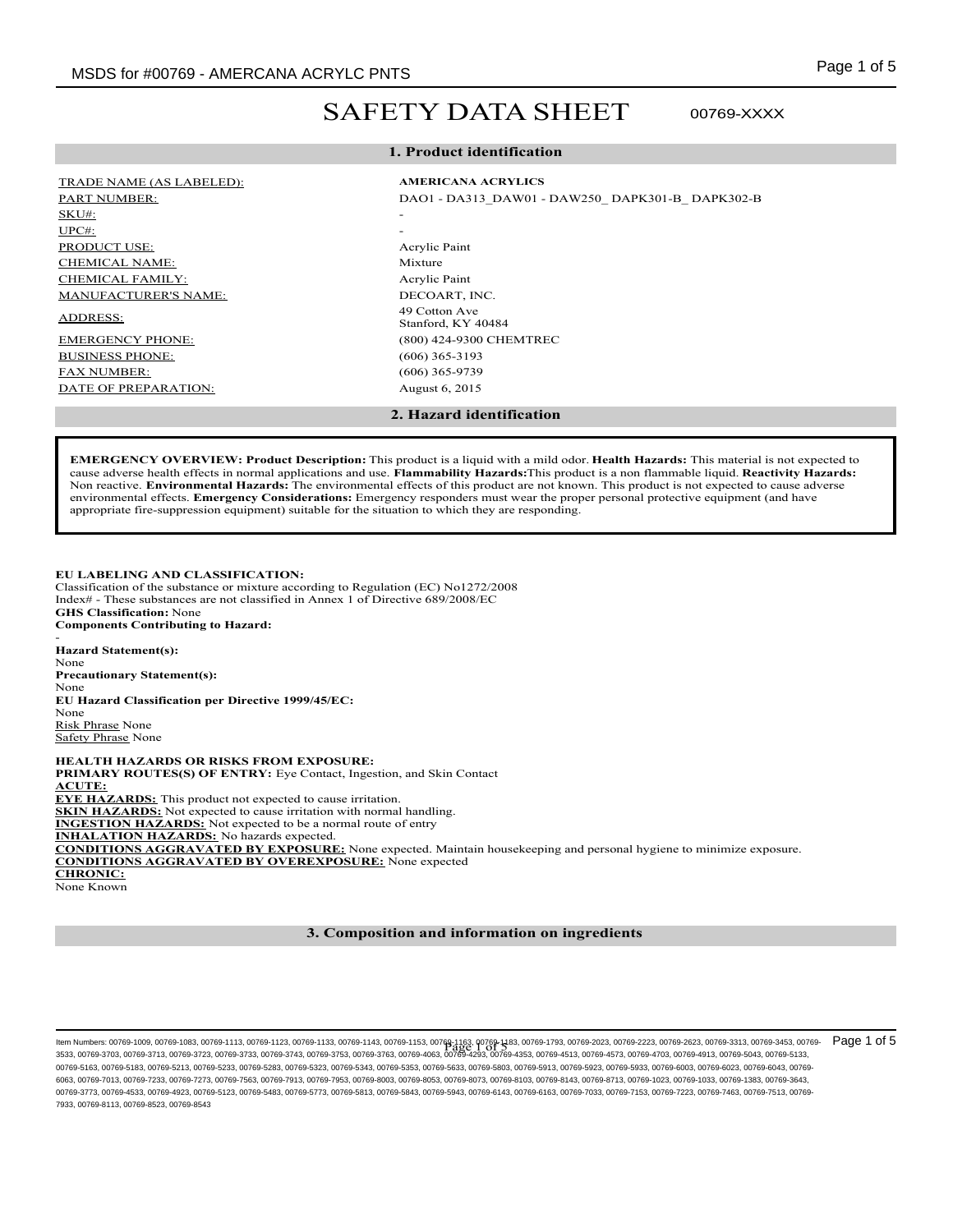| <b>Hazardous Ingredients</b> | CAS#                  | <b>EINECS</b><br>#        | ICSC#          | WT#         | <b>Hazard Symbol Risk Phrases</b>                               |  |
|------------------------------|-----------------------|---------------------------|----------------|-------------|-----------------------------------------------------------------|--|
| Water                        | 7732-18-5             | $231 - 791 -$<br>2        | Not<br>Listed  | $<$ 35%     | <b>HAZARD CLASSIFICATION: NONE RISK PHRASES:</b><br><b>NONE</b> |  |
| Acrylate Polymer<br>Solution | 28205-96-1            | Not.<br>Listed            | Not.<br>Listed | $<\!\!40\%$ | <b>HAZARD CLASSIFICATION: NONE RISK PHRASES:</b><br><b>NONE</b> |  |
| Ground Limestone             | 1317-65-3             | $215 - 279$ -<br>6        | Not.<br>Listed | $<$ 30%     | <b>HAZARD CLASSIFICATION: NONE RISK PHRASES:</b><br><b>NONE</b> |  |
| Titanium Oxide               | 13463-67-7            | $236 - 675 -$<br>5        | 0338           | $<$ 20%     | <b>HAZARD CLASSIFICATION: NONE RISK PHRASES:</b><br><b>NONE</b> |  |
| Non-Hazardous<br>Colorants   | Non-Hazardous Mixture | <b>Not</b><br>Listed      | Not.<br>Listed | $< 5\%$     | <b>HAZARD CLASSIFICATION: NONE RISK PHRASES:</b><br><b>NONE</b> |  |
| Calcined Kaolin              | 66402-68-4            | Not.<br>Listed            | Not.<br>Listed | $<\!\!8\%$  | <b>HAZARD CLASSIFICATION: NONE RISK PHRASES:</b><br><b>NONE</b> |  |
| Propylene Glycol             | $57 - 55 - 6$         | $200 - 338 -$<br>$\Omega$ | 0321           | $<$ 3%      | <b>HAZARD CLASSIFICATION: NONE RISK PHRASES:</b><br><b>NONE</b> |  |
|                              |                       |                           |                |             |                                                                 |  |

Balance of other ingredients are non-hazardous or less than 1% in concentration (or 0.1% for carcinogens, reproductive toxins, or respiratory sensitizers

#### NOTE:

ALL WHMIS required information is included in appropriate sections based on the ANSI Z400.1-2010 format. This product has been classified in accordance with the hazard criteria of the CPR and the SDS contains all the information required by the CPR, EU Directives and the Japanese Industrial Standard JIS Z 7250: 2000. This material is classified as hazardous under OSHA regulations 29 CFR 1910.1200.

# **4. First-aid measures**

Contaminated individuals of chemical exposure must be taken for medical attention if any adverse effect occurs. Rescuers should be taken for medical attention, if necessary. Take copy of label and SDS to health professional with contaminated individual.

**SKIN EXPOSURE:** Wash with soap and water. If discomfort occurs or persists, contact a physician immediately.

**EYE EXPOSURE:** Immediately flush eyes with plenty of water for at least 15 minutes, lifting lower and upper eyelids occasionally. Get medical attention if irritation persists.

**INHALATION:** If breathing becomes difficult remove contaminated individual to fresh air. If victim is not breathing provide artificial respiration. Seek medical attention immediately.

**INGESTION:** If this product is swallowed, CALL PHYSICIAN OR POISON CONTROL CENTER FOR MOST CURRENT INFORMATION. If professional advice is not available, do not induce vomiting. Never induce vomiting or give diluents (milk or water) to someone who is unconscious, having convulsions, or unable to swallow.

**RECOMMENDATIONS TO PHYSICIANS:** Treat symptoms and eliminate overexposure.

# **5. Fire-fighting measures**



Item Numbers: 00769-1009, 00769-1103, 00769-1123, 00769-1133, 00769-1143, 00769-1143, 00769-1153, 00769-2023, 00769-2223, 00769-2223, 00769-2223, 00769-2223, 00769-2223, 00769-2723, 00769-223, 00769-3453, 00769-3453, 0076 ltem Numbers: 00769-1003, 00769-113, 00769-1133, 00769-1133, 00769-1143, 00769-1153, 00769-4163, 00769-1763, 00769-1793, 00769-2023, 00769-2223, 00769-2623, 00769-3313, 00769-3453, 00769-<br>3533, 00769-3703, 00769-3712, 0076 00769-5163, 00769-5183, 00769-5213, 00769-5233, 00769-5283, 00769-5323, 00769-5343, 00769-5353, 00769-5633, 00769-5803, 00769-5913, 00769-5923, 00769-5933, 00769-6003, 00769-6023, 00769-6043, 00769- 6063, 00769-7013, 00769-7233, 00769-7273, 00769-7563, 00769-7913, 00769-7953, 00769-8003, 00769-8053, 00769-8073, 00769-8103, 00769-8143, 00769-8713, 00769-1023, 00769-1033, 00769-1383, 00769-3643, 00769-3773, 00769-4533, 00769-4923, 00769-5123, 00769-5483, 00769-5773, 00769-5813, 00769-5843, 00769-5943, 00769-6143, 00769-6163, 00769-7033, 00769-7153, 00769-7153, 00769-7223, 00769-7463, 00769-7513, 00769-7463, 00769-7 7933, 00769-8113, 00769-8523, 00769-8543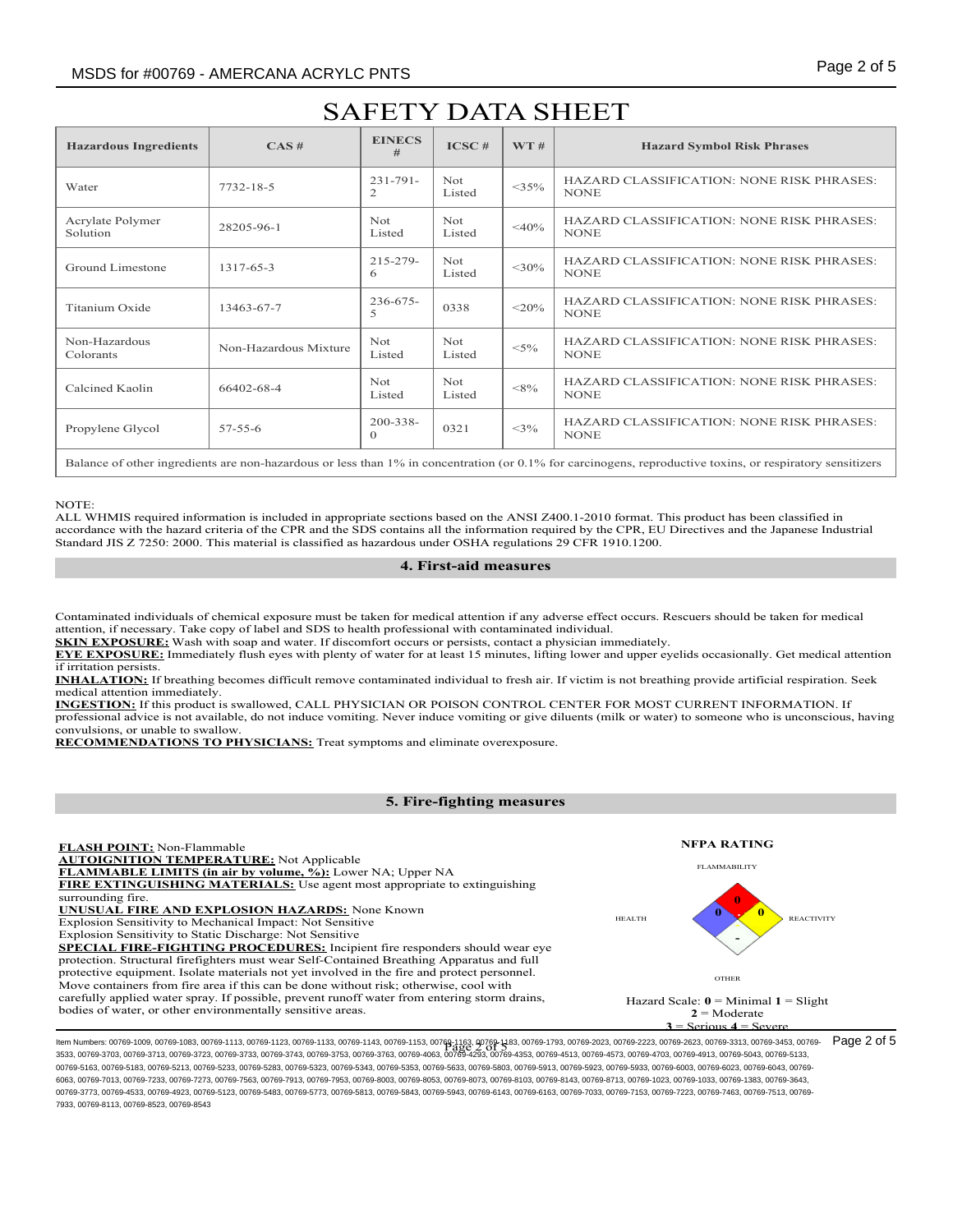#### **6. Accidental release measures**

**SPILL AND LEAK RESPONSE:** Absorb spill with inert material (e.g. vermiculite, sand, or earth), then place in suitable container for disposal. Clean up spills immediately, observing precautions.

US Regulations (CERCLA) require reporting spills and releases to soil, water and air in excess of reportable quantities. The toll free number for the US Coast Guard National Response Center is (800) 424-8802.

**DISPOSAL:** Dispose of in accordance with applicable Federal, State, and local procedures (see Section 13, Disposal Considerations).

#### **7. Handling and storage**

**WORK PRACTICES AND HYGIENE PRACTICES:** Wash thoroughly after handling this product. Do not eat, drink, smoke, or apply cosmetics while handling this product.

**STORAGE AND HANDLING PRACTICES:** Avoid contact with eyes. Store in a tightly sealed container. Store in a cool, dry, well ventilated area. Protect from physical damage.

#### **8. Exposure controls - personal protection**

**VENTILATION AND ENGINEERING CONTROLS:** Use with adequate ventilation to ensure exposure levels are maintained below the limits provided below. Use local exhaust ventilation, and process enclosure if necessary, to control airborne dust. Ensure eyewash/safety shower stations are available near areas where this product is used.

#### **EXPOSURE LIMITS/GUIDELINES**

| <b>Component Name:</b>    | CAS#                  | <b>ACGIH TLVs</b>        | <b>OSHA-PELs</b> | <b>NIOSH-TLVs</b> | Other      |
|---------------------------|-----------------------|--------------------------|------------------|-------------------|------------|
| Water                     | 7732-18-5             | Not Listed               | Not Listed       | Not Listed        | Not Listed |
| Acrylate Polymer Solution | 28205-96-1            | Not Listed<br>Not Listed |                  | Not Listed        | Not Listed |
| Ground Limestone          | 1317-65-3             | Not Listed               | Not Listed       | Not Listed        | Not Listed |
| Titanium Oxide            | 13463-67-7            | Not Listed               | Not Listed       | Not Listed        | Not Listed |
| Non-Hazardous Colorants   | Non-Hazardous Mixture | Not Listed               | Not Listed       | Not Listed        | Not Listed |
| Calcined Kaolin           | 66402-68-4            | Not Listed               | Not Listed       | Not Listed        | Not Listed |
| Propylene Glycol          | $57 - 55 - 6$         | Not Listed               | Not Listed       | Not Listed        | Not Listed |

International exposure limits may be established for the components of this product. Please check with competent authority in each country for the most recent limits in place.

The following information on appropriate Personal Protective Equipment is provided to assist employers in complying with OSHA regulations found in 29 CFR Subpart I (beginning at 1910.132) or equivalent standard of Canada, or standards of EU member states (including EN 149 for respiratory PPE, and EN 166 for face/eye protection), and those of Japan. Please reference applicable regulations and standards for relevant details.

**RESPIRATORY PROTECTION:** Not required with normal use. If necessary, use only respiratory protection authorized in the U.S. Federal OSHA Respiratory Protection Standard (29 CFR 1910.134), equivalent U.S. State standards, Canadian CSA standard Z94.4-93, the European Standard EN149, or EU member states.

**EYE PROTECTION:** Not normally required however, safety glasses are recommended as appropriate to prevent eye contact. If necessary, refer to U.S. OSHA 29 CFR 1910.133, Canadian Standards, and the European Standard EN166, Australian Standards, or relevant Japanese Standards. HAND PROTECTION: Not required under normal use. If desired, wear rubber gloves to prevent skin contact. If necessary, refer to U.S. OSHA 29 CFR 1910.138, the European Standard DIN EN 374, the appropriate Standards of Canada, Australian Standards, or relevant Japanese Standards. **BODY PROTECTION:** Not required under normal use. Wear appropriate clothing sufficient to prevent skin contact. If necessary, refer to appropriate Standards of Canada, or appropriate Standards of the EU, Australian Standards, or relevant Japanese Standards.

#### **9. Physical and chemical properties**

Item Numbers: 00769-1009, 00769-1103, 00769-1123, 00769-1133, 00769-1143, 00769-1143, 00769-1153, 00769-2023, 00769-2023, 00769-2223, 00769-2223, 00769-2223, 00769-2223, 00769-2623, 00769-2023, 00769-2223, 00769-2023, 007 3533, 00769-3703, 00769-3713, 00769-3723, 00769-3733, 00769-3743, 00769-3753, 00769-3763, 00769-4063, 00769-4293, 00769-4353, 00769-4513, 00769-4573, 00769-4703, 00769-4913, 00769-5043, 00769-5133, 00769-5163, 00769-5183, 00769-5213, 00769-5233, 00769-5283, 00769-5323, 00769-5343, 00769-5353, 00769-5633, 00769-5803, 00769-5913, 00769-5923, 00769-5933, 00769-6003, 00769-6023, 00769-6043, 00769- 6063, 00769-7013, 00769-7233, 00769-7273, 00769-7563, 00769-7913, 00769-7953, 00769-8003, 00769-8053, 00769-8073, 00769-8103, 00769-8143, 00769-8713, 00769-1023, 00769-1033, 00769-1383, 00769-3643, 00769-3773, 00769-4533, 00769-4923, 00769-5123, 00769-5483, 00769-5773, 00769-5813, 00769-5843, 00769-5943, 00769-6143, 00769-6163, 00769-7033, 00769-7153, 00769-7153, 00769-7223, 00769-7463, 00769-7513, 00769-7463, 00769-7 7933, 00769-8113, 00769-8523, 00769-8543 Page 3 of 5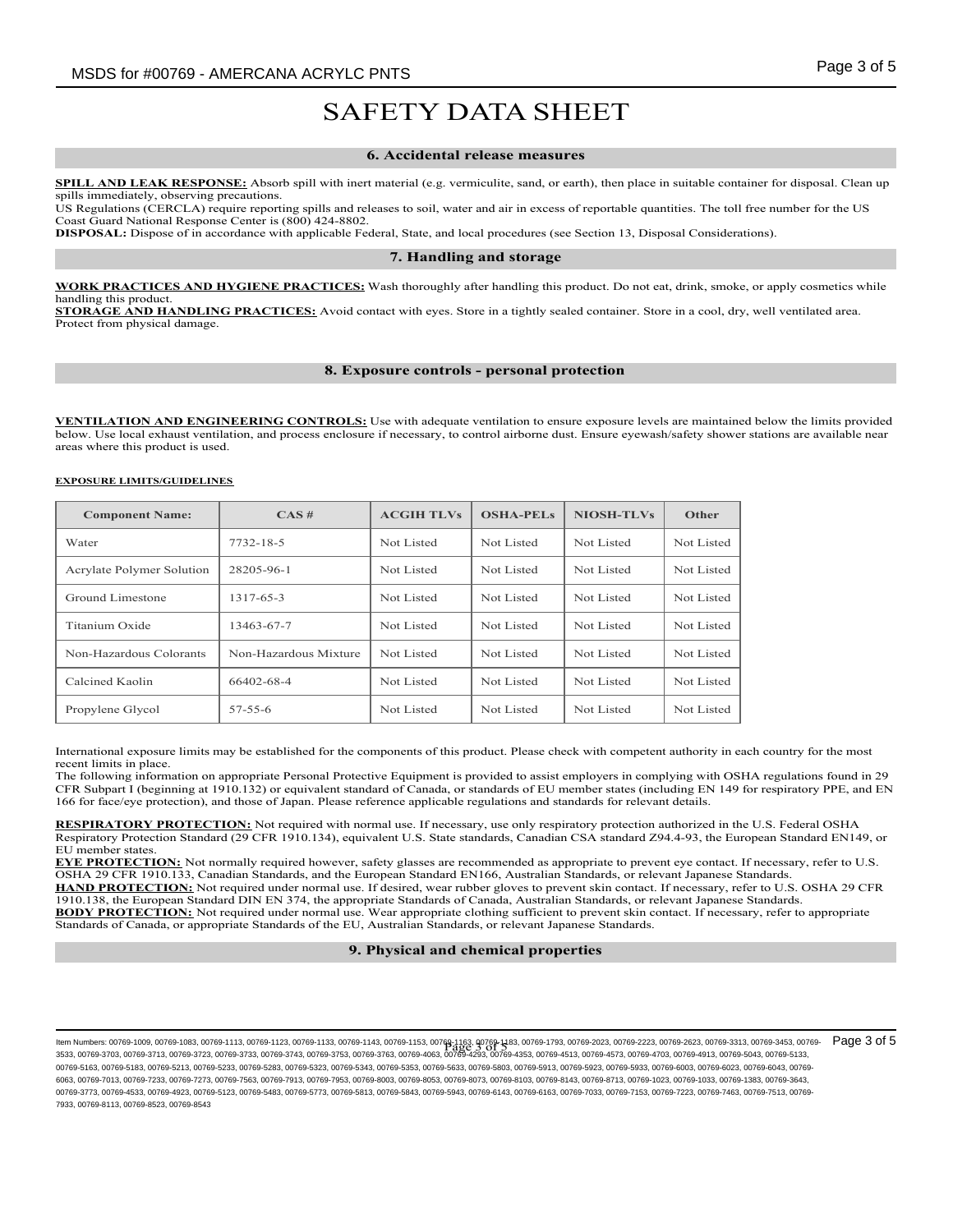**VAPOR DENSITY:** Not Available **SPECIFIC GRAVITY @ 20°C:** Not Available **VAPOR PRESSURE:** Not Available **FREEZING POINT:** Not Availble **ODOR THRESHOLD:** Mild

**EVAPORATION RATE (n-BuAc=1):** Not Available **SOLUBILITY IN WATER:** Not Available **pH:** Not Available **BOILING POINT:** Not Available

**APPEARANCE, ODOR and COLOR:** This product is a liquid with a mild odor.

### **10. Stability and reactivity**

**STABILITY:** Stable **DECOMPOSITION PRODUCTS:** Carbon Monoxide and Carbon Dioxide **MATERIALS WITH WHICH SUBSTANCE IS INCOMPATIBLE:** None Known **HAZARDOUS POLYMERIZATION:** Will Not Occur. **CONDITIONS TO AVOID:** None Known

### **11. Toxicological information**

#### **TOXICITY DATA:**

**Routes of Entry:** Eye contact, Ingestion, Skin Contact

No LD50/LC50 information found relating to normal routes of occupational exposures.

**SUSPECTED CANCER AGENT:** None of the ingredients are found on the following lists: FEDERAL OSHA Z LIST, NTP, CAL/OSHA, IARC and therefore is not considered to be, nor suspected to be a cancer-causing agent by these agencies.

**IRRITANCY OF PRODUCT:** This product not expected to cause irritation.

**SENSITIZATION TO THE PRODUCT:** These products are not known to cause human skin or respiratory sensitization.

**REPRODUCTIVE TOXICITY INFORMATION:** Listed below is information concerning the effects of this product and its components on the human reproductive system.

Mutagenicity: The components of this product are not reported to produce mutagenic effects in humans.

Embryotoxicity: The components of this product are not reported to produce embryotoxic effects in humans.

Teratogenicity: The components of this product are not reported to produce teratogenicity effects in humans.

Reproductive Toxicity: The components of this product are not reported to produce reproductive effects in humans.

### **12. Ecological information**

ALL WORK PRACTICES MUST BE AIMED AT ELIMINATING ENVIRONMENTAL CONTAMINATION.

**ECOTOXICITY:** Not available.

**BOD5 and COD:** Not available.

**PRODUCTS OF BIODEGRADATION:** Not available

**TOXICITY OF THE PRODUCTS OF BIODEGRADATION:** Not available

**ENVIRONMENTAL STABILITY:** Controls should be engineered to prevent release to the environment, including procedures to prevent spills, atmospheric release and release to waterways

**BIOACCUMULATION/ACCUMULATION:** These products have not been tested for bio-accumulation potential.

#### **13. Disposal considerations**

**PREPARING WASTES FOR DISPOSAL:** Waste disposal must be in accordance with appropriate U.S. Federal, State, and local regulations, those of Canada, Australia, EU Member States and Japan.

#### **14. Transportation information**

### **US DOT, IATA, IMO, ADR:**

**Domestic (Land, D.O.T.)** Proper Shipping Name: Non-Regulated Material Hazard Class: Non Hazardous - Non Regulated **International (Water, I.M.O.)** Proper Shipping Name: Non-Regulated Material

Hazard Class: Non Hazardous - Non Regulated **International (Air, I.C.A.O.)**

Proper Shipping Name: Non-regulated Material Hazard Class: Non Hazardous - Non Regulated

U.S. DEPARTMENT OF TRANSPORTATION (DOT) SHIPPING REGULATIONS: This product is not classified as dangerous goods, per U.S. DOT

regulations, under 49 CFR 172.101. Non-Regulated

TRANSPORT CANADA, TRANSPORTATION OF DANGEROUS GOODS REGULATIONS:These products are not classified as Dangerous Goods, per regulations of Transport Canada.

INTERNATIONAL AIR TRANSPORT ASSOCIATION (IATA): These products are not classified as Dangerous Goods, by rules of IATA INTERNATIONAL MARITIME ORGANIZATION (IMO) DESIGNATION: These products are not classified as Dangerous Goods by the International

Item Numbers: 00769-1009, 00769-1103, 00769-1123, 00769-1133, 00769-1143, 00769-1143, 00769-1153, 00769-2023, 00769-2023, 00769-2223, 00769-2223, 00769-2223, 00769-2223, 00769-2723, 00769-223, 00769-3453, 00769-3453, 0076 ltem Numbers: 00769-1003, 00769-113, 00769-1123, 00769-1133, 00769-1143, 00769-1153, 00769-4163, 00769-1763, 00769-1793, 00769-2023, 00769-2223, 00769-2623, 00769-3313, 00769-3453, 00769-<br>3533, 00769-3703, 00769-3712, 0076 00769-5163, 00769-5183, 00769-5213, 00769-5233, 00769-5283, 00769-5323, 00769-5343, 00769-5353, 00769-5633, 00769-5803, 00769-5913, 00769-5923, 00769-5933, 00769-6003, 00769-6023, 00769-6043, 00769- 6063, 00769-7013, 00769-7233, 00769-7273, 00769-7563, 00769-7913, 00769-7953, 00769-8003, 00769-8053, 00769-8073, 00769-8103, 00769-8143, 00769-8713, 00769-1023, 00769-1033, 00769-1383, 00769-3643, 00769-3773, 00769-4533, 00769-4923, 00769-5123, 00769-5483, 00769-5773, 00769-5813, 00769-5843, 00769-5943, 00769-6143, 00769-6163, 00769-7033, 00769-7153, 00769-7153, 00769-7223, 00769-7463, 00769-7513, 00769-7463, 00769-7 7933, 00769-8113, 00769-8523, 00769-8543